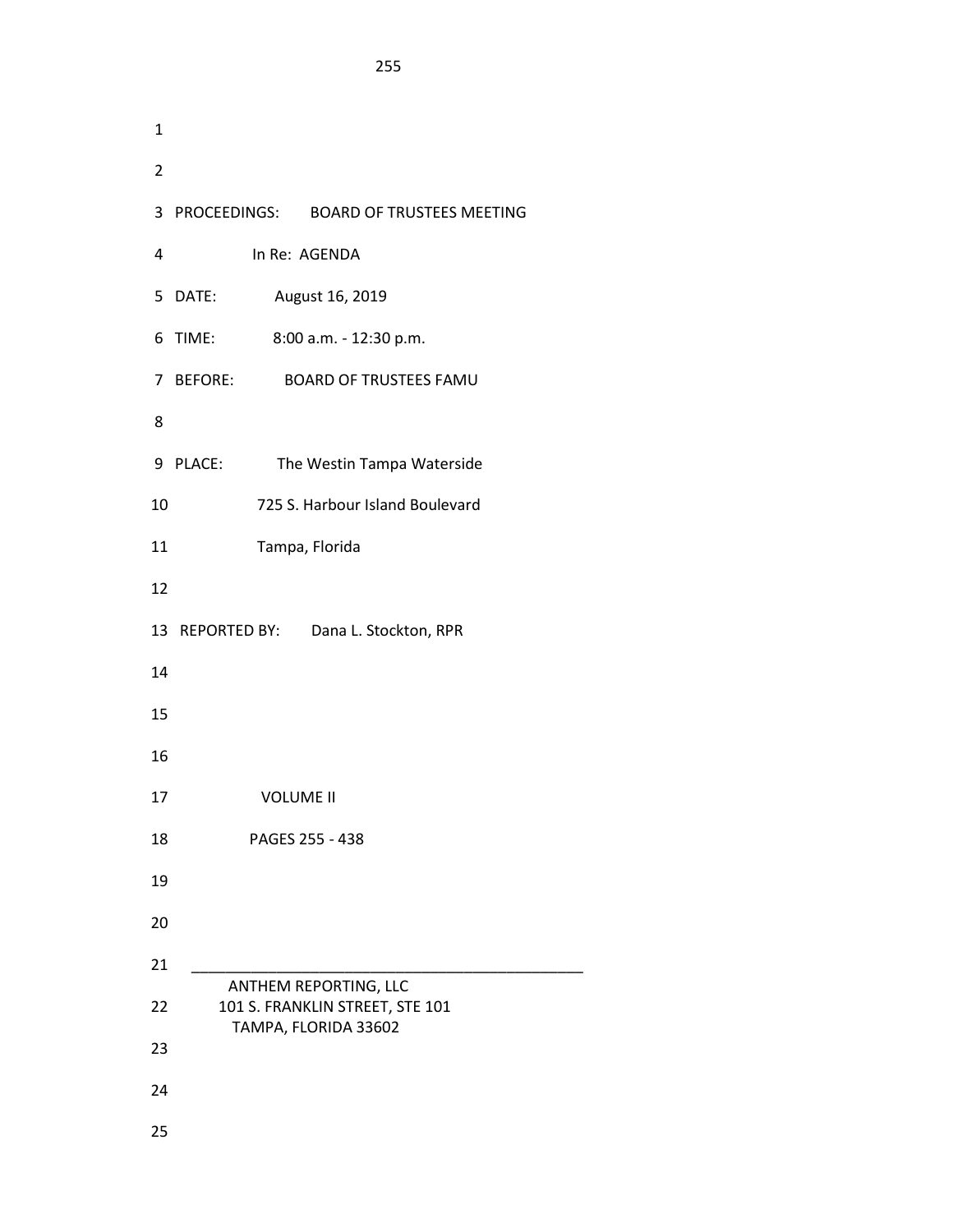- 1 ATTENDANCE:
- 2 KELVIN LAWSON, KIMBERLY MOORE
- 3 LARRY ROBINSON, ROBERT WOODY
- 4 T. NICOLE WASHINGTON, ANNMARIE CAVAZOS
- 5 ROCHARD MARCIETTE, HAROLD MILLS
- 6 JOHN EASON, RICHARD SCHWEIGHT
- 7 DENISE WALLACE, RONALD HENRY
- 8 CLIFFORD STOKES, SHEILA FIELDS
- 9 THEO GREER, PAMELA ZACHERY
- 10 LINDA BARGE-MILES, ARCHIE BOVIE
- 11 JOE MALESZEWSKI, MAURICE EDINGTON
- 12 CRAIG REED, DAVE LAWRENCE
- 13 MATTHEW CARTER, THOMAS DORTCH
- 14 BOARD MEMBERS PRESENT BY TELEPHONE:
- 15 Trustee Perry, Mr. Mills, Trustee Carter,
- 16
- 17
- 18
- 19
- 20
- 
- 21
- 22
- 23
- 24
- 25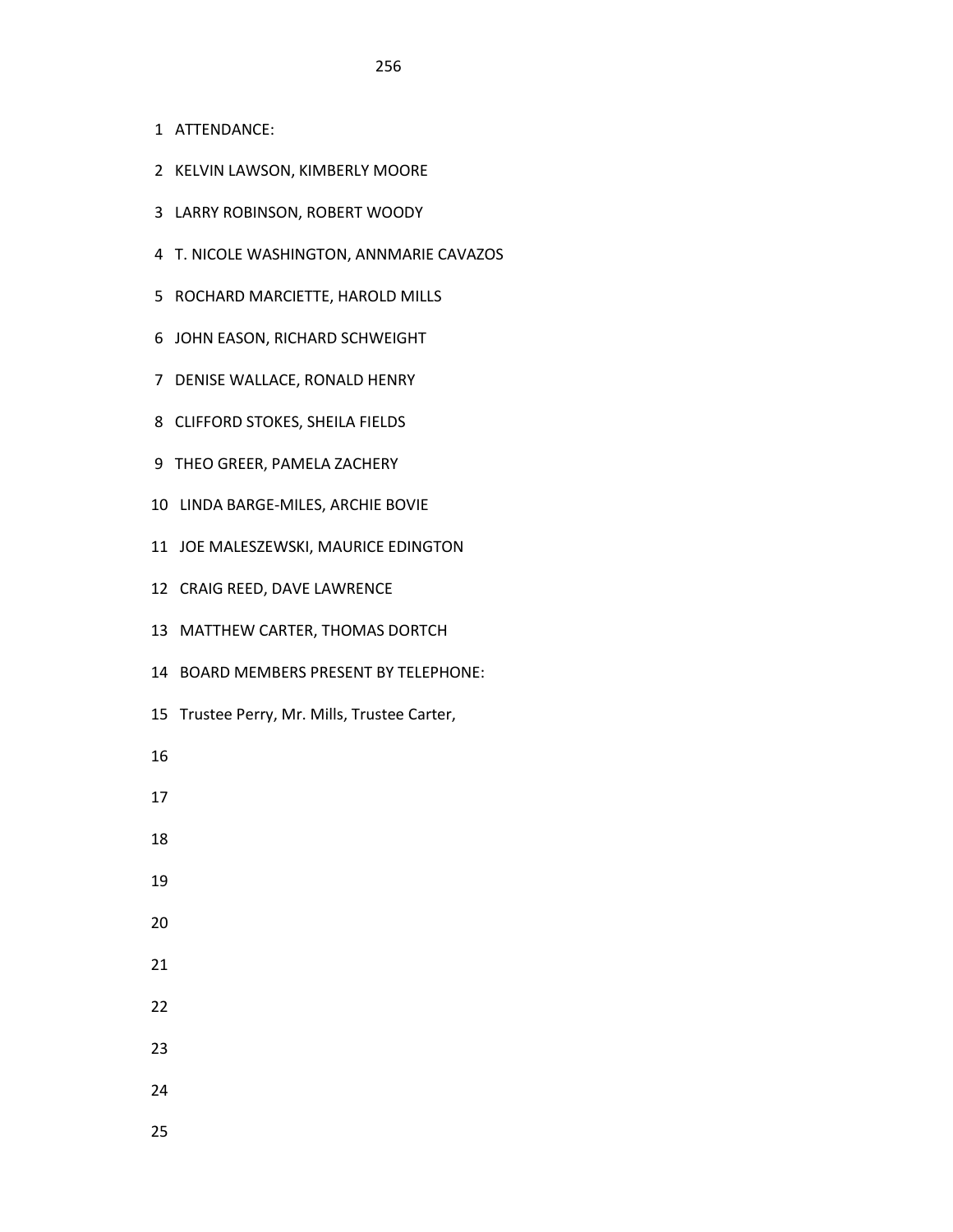- 1 INDEX PAGE
- 2 CALL TO ORDER
- 3 ROLL CALL
- 4 PUBLIC COMMENTS
- 5 CONSENT AGENDA
- 6 A. GOVERNANCE COMMITTEE(GC)
- 7 GC1 2019/2020 PRESIDENT'S GOALS
- 8 GC2 2018/2019 PRESIDENT'S EVALUATION
- 9 GC3 2018/2019 BOT SELF-ASSESSMENT
- 10 B. BUDGET, FINANCE AND FACILITIES COMMITTEE
- 11 BFF1 2019/2020 UNIVERSITY BUDGET
- 12 BFF2 BANKING RESOLUTION
- 13 C. DIRECT SUPPORT ORGANIZATIONS
- 14 DS01 ALTHEA GIBSON TENNIS COURT COMPLEX
- 15 DS02 LT. JAMES POLKINGHORNE VILLAGE
- 16 V. ACTION ITEMS REMOVED FROM CONSENT AGENDA
- 17 VI. AUDIT REPORT
- 18 VII. ADJOURNMENT
- 19
- 20
- 21
- 22
- 23
- 24
- 25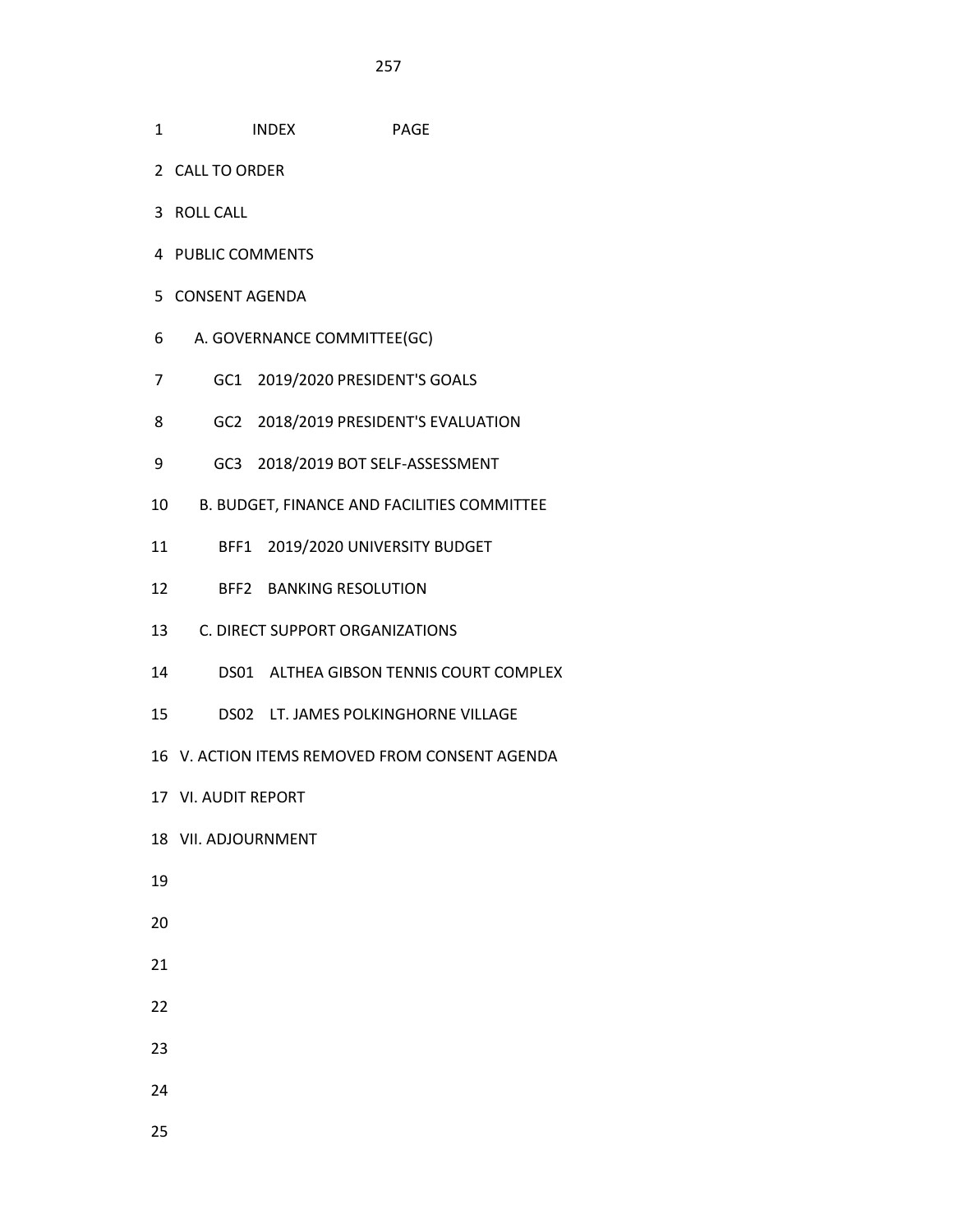- 1 P-R-O-C-E-E-D-I-N-G-S
- 2 MRS. BARGE-MILES: Are you potentially
- 3 amending some of said goals? Are we approving
- 4 with the amendments?
- 5 TRUSTEE MOORE: So we have the draft goals
- 6 that were discussed in yesterday's meeting. So
- 7 the motion that would be presented would be
- 8 amended to what was discussed and accepting
- 9 those changes.
- 10 So if your motion, if you're prepared to
- 11 do that, but take into account the conversation
- 12 and other things.
- 13 TRUSTEE WASHINGTON: Yes. Do we have --
- 14 and can we also get an updated -- because I
- 15 know we discussed, for example, goal one, 71
- 16 points for 19/20, but also adding in the 80 for
- 17 20/20, so for 20/21.
- 18 So can we in my motion, I would like to
- 19 see the revised goals, as well. When they're
- 20 available. But, yes, that can be -- I don't
- 21 know if that's a confusing motion, but I would
- 22 like to approve the annual goals for 19/20 with
- 23 the amendments that were discussed yesterday.
- 24 And also have a clean copy of the amended
- 25 goals at our earliest convenience.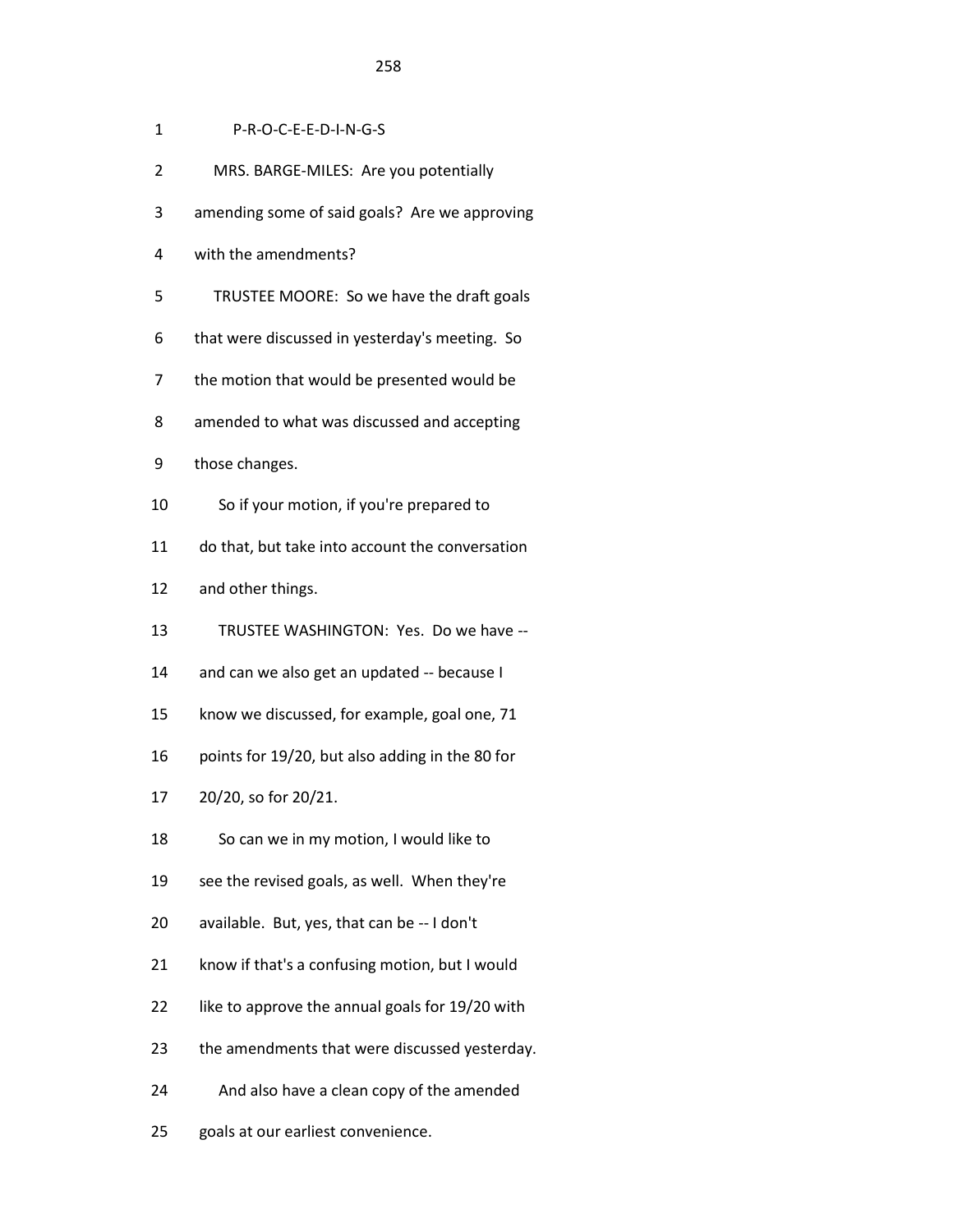- 1 TRUSTEE WOODY: Second.
- 2 TRUSTEE MOORE: Actually, a member of the
- 3 committee. So is that Trustee Perry?
- 4 TRUSTEE PERRY: I second the motion.
- 5 TRUSTEE MOORE: Trustee Perry, we have you
- 6 as the second, so it's been properly motioned
- 7 and seconded, the approval of the 20/19, 20/20
- 8 goals with the understanding that we would get
- 9 the revised version to take into account the
- 10 discussions yesterday.
- 11 All those in favor of approval please
- 12 acknowledge with a sign of aye.
- 13 ALL TRUSTEES: Aye.
- 14 TRUSTEE MOORE: Thank you. Opposition?
- 15 Motion carries.
- 16 The next item before us and this is the
- 17 2018/2019 evaluation. I would offer with
- 18 this -- this is to move it in advanced
- 19 conversation with the full board. So we have
- 20 presented to us yesterday the 2018/2019
- 21 summary.
- 22 I would ask for a motion to -- if there is
- 23 not discussion, but to move this forward into
- 24 the full board conversation.
- 25 TRUSTEE PERRY: So moved. Trustee Perry.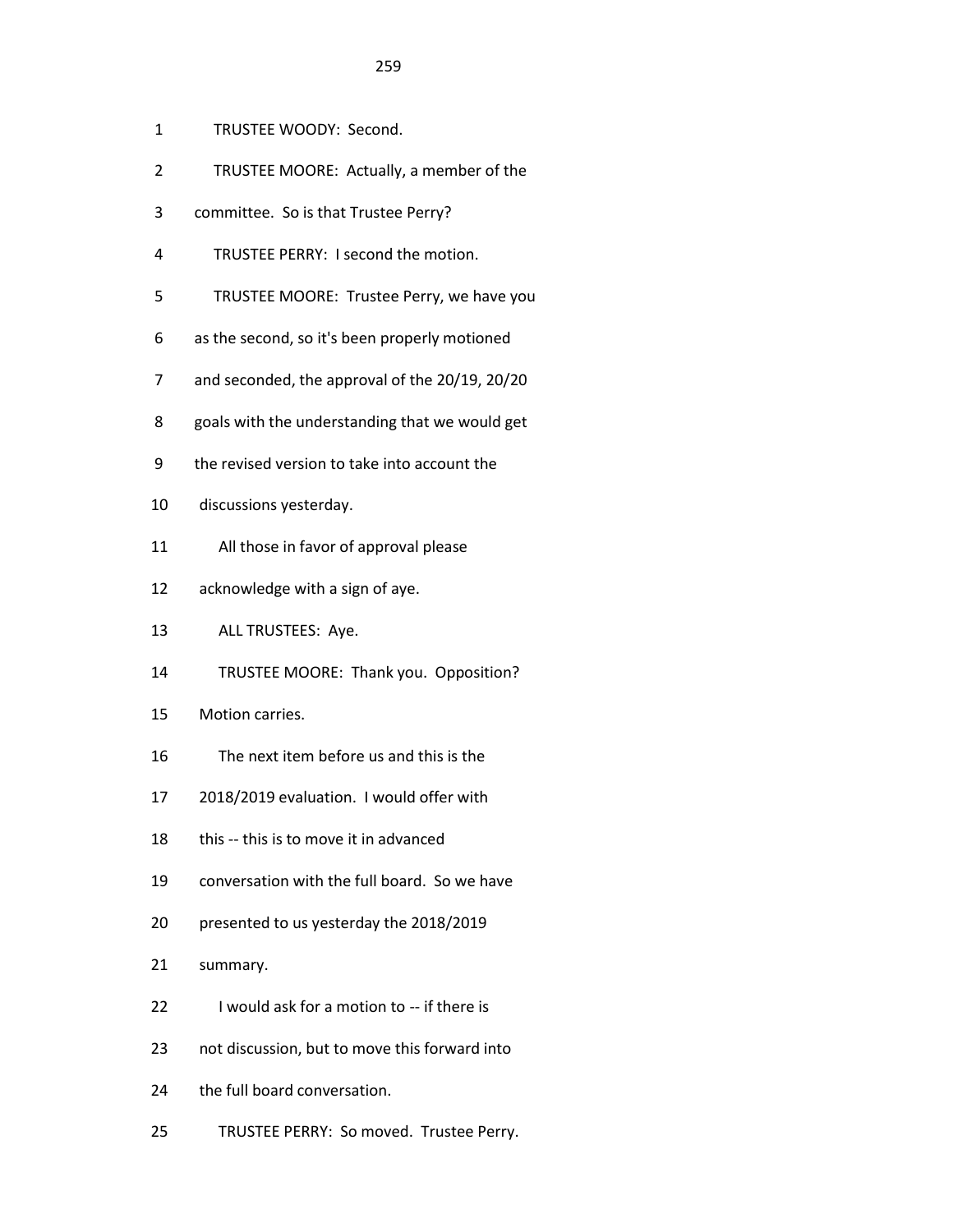- 1 TRUSTEE MOORE: Thank you. Is there a
- 2 second?
- 3 TRUSTEE MARCIETTE: Second.
- 4 TRUSTEE MOORE: Okay. I appreciate the
- 5 initiative --
- 6 TRUSTEE WASHINGTON: He's on there.
- 7 TRUSTEE MOORE: Okay. He's on there?
- 8 TRUSTEE WASHINGTON: Is he on the
- 9 committee?
- 10 MRS. BARGE-MILES: He is on the committee.
- 11 And I do need to update the role.
- 12 Trustee Marciette is also on the
- 13 committee.
- 14 TRUSTEE MOORE: Okay. We will take that
- 15 under note. I appreciate that and we'll review
- 16 my script to make sure that is correct.
- 17 I accept your motion, Trustee. It's been
- 18 properly motioned and seconded the approval of
- 19 the 2018/2019 evaluation.
- 20 All those in favor of approval. We have a
- 21 non-committee member, Trustee Woody, please
- 22 present your question.
- 23 TRUSTEE WOODY: On my evaluation I put I
- 24 didn't score it because I was waiting -- I was
- 25 waiting for the audit report. Is it possible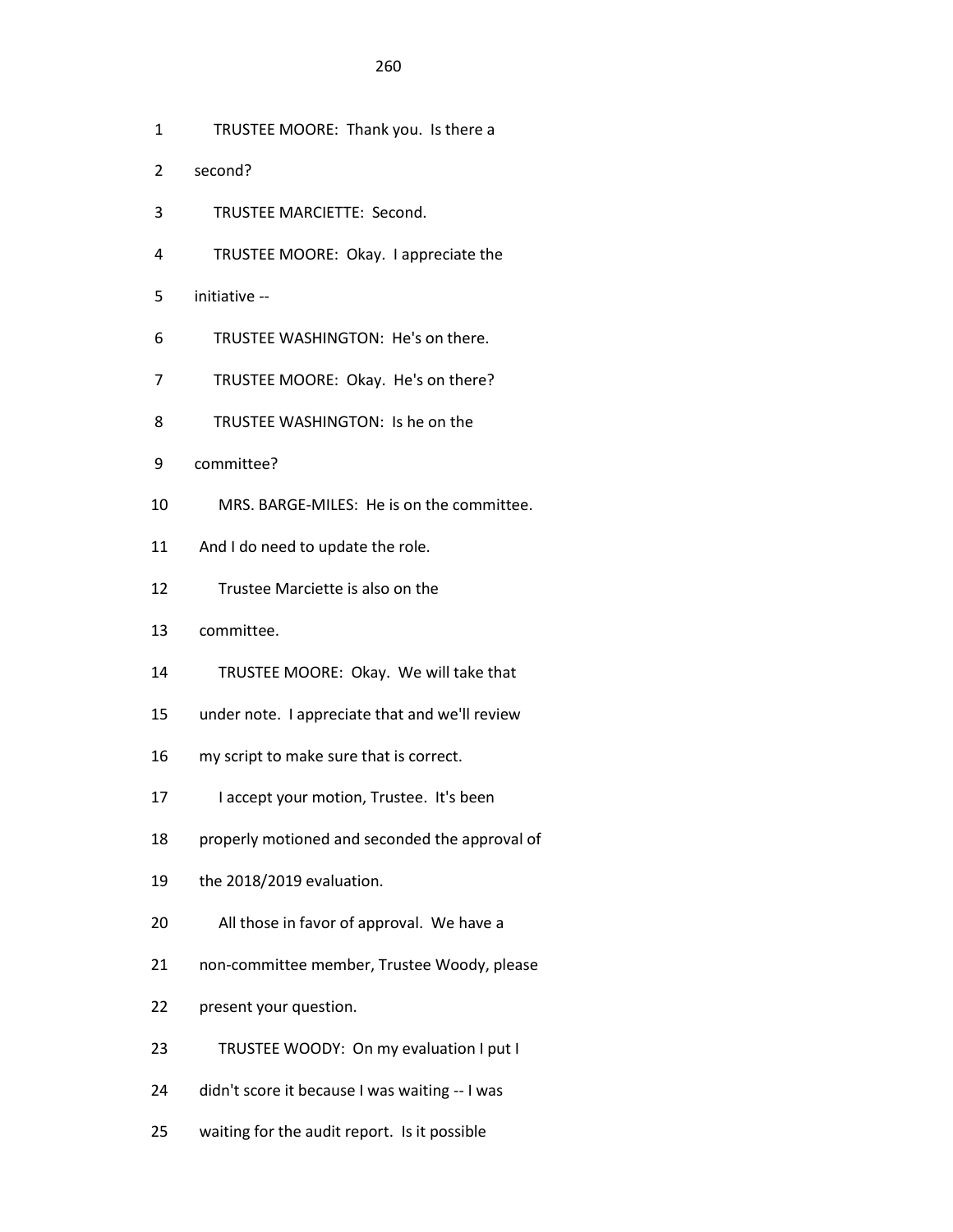- 1 for me to amend that or it's already in
- 2 concrete?
- 3 TRUSTEE MOORE: Counsel?
- 4 MRS. WALLACE: You'd like to amend your
- 5 evaluation?
- 6 TRUSTEE MOORE: He has a nonrated category
- 7 in asking for -- to actually assign a value to.
- 8 MRS. WALLACE: Yes.
- 9 TRUSTEE MOORE: Is that allowed? Okay.
- 10 Trustee Woody, what would you make the
- 11 assignment and do you have the category
- 12 identified? And what would your rating be?
- 13 TRUSTEE WOODY: Well, we talked about the
- 14 financial management.
- 15 TRUSTEE MOORE: Okay. Financial
- 16 management is the category. And what would
- 17 your rating be?
- 18 TRUSTEE WOODY: It does not meet.
- 19 TRUSTEE MOORE: Does not meet.
- 20 Okay. We have as an amendment to what's
- 21 been presented with the 2018/2019 evaluation an
- 22 update to Trustee Woody's rating, specifically
- 23 tied to financial management.
- 24 Again, we have the motion and second. All
- 25 those in favor moving the motion forward,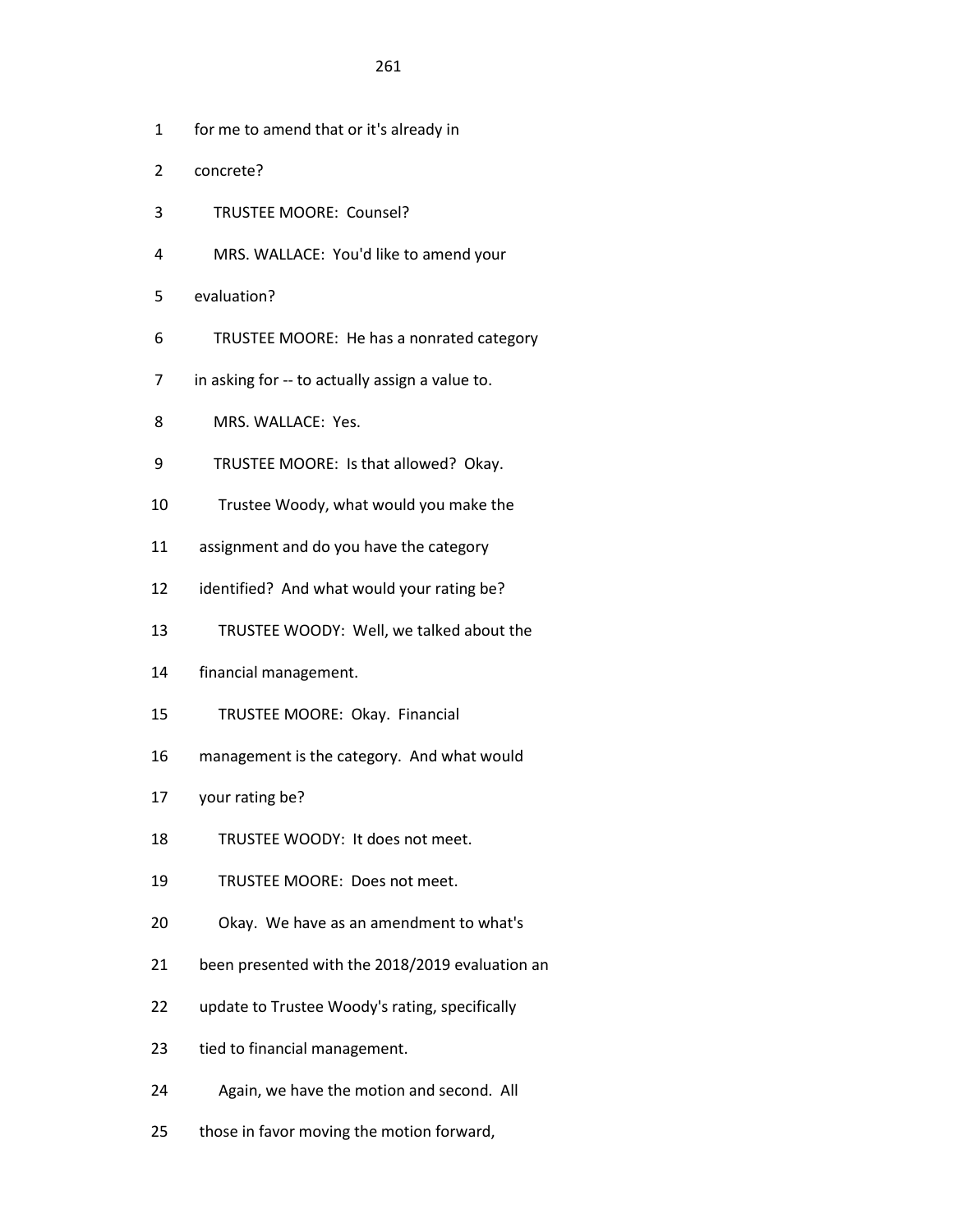- 2 ALL TRUSTEES: Aye.
- 3 TRUSTEE MOORE: Thank you. Opposition?
- 4 Motion carries.
- 5 Next on our agenda is the consideration of
- 6 2018/2019 self-assessment. You all recall our
- 7 parting discussion regarding that yesterday.
- 8 Are there additional questions related to
- 9 this item? And that's basically accepting it
- 10 into the record. I will probably draw or make
- 11 a point on that, especially with the
- 12 consolidated or summary.
- 13 TRUSTEE WASHINGTON: The comparative
- 14 analysis?
- 15 TRUSTEE MOORE: Yeah, the comparative
- 16 document that we update that document whoever
- 17 compiled it for us to reflect the actual
- 18 responses received.
- 19 If you all -- if someone would offer that
- 20 as a motion, I would appreciate it.
- 21 TRUSTEE WASHINGTON: I will offer that as
- 22 a motion to accept the self -- the 2018/2019
- 23 BOT self-assessment with amendments to the
- 24 comparative analysis.
- 25 TRUSTEE MOORE: Okay. Is there a second?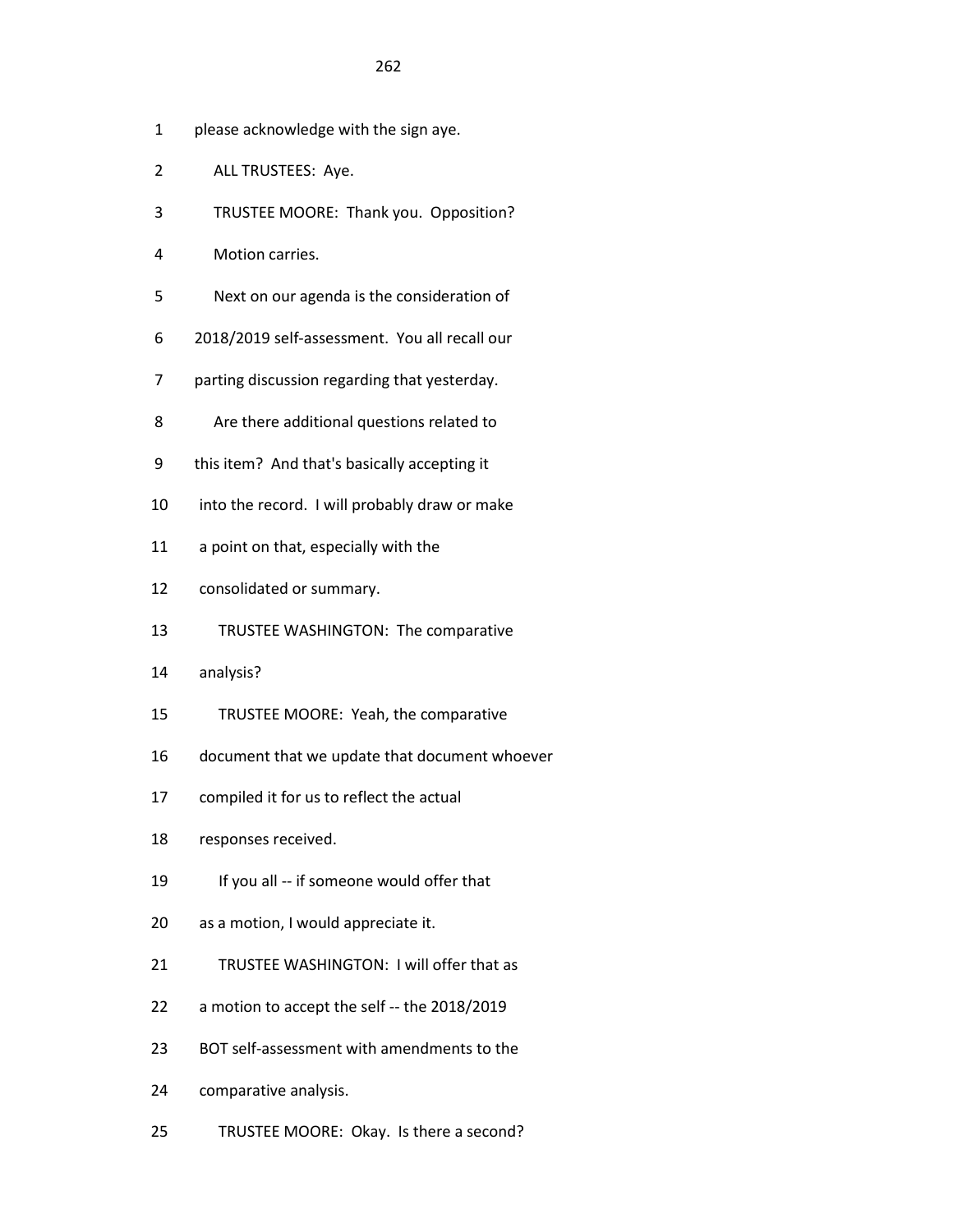- 2 TRUSTEE MOORE: Thank you, Trustee
- 3 Marciette. It's been properly motioned and
- 4 second the approval of the 2018/19 BOT
- 5 self-assessment.
- 6 All those in favor please acknowledge with
- 7 the sign aye.
- 8 ALL TRUSTEES: Aye.
- 9 TRUSTEE MOORE: Thank you.
- 10 Opposition?
- 11 Motion carries.
- 12 There is no further business -- just a
- 13 couple.
- 14 TRUSTEE WASHINGTON: I would like, as we
- 15 discussed yesterday, to put on the table the
- 16 revision or consideration of a different tool
- 17 for the BOG self-assessment for the incoming
- 18 year, as well as potentially looking at the
- 19 presidential evaluation. They're both three to
- 20 four years old. There might be better tools
- 21 available. Maybe we should take another look
- 22 at that.
- 23 We spent a significant amount of time
- 24 talking about, you know, four of those goals,
- 25 but didn't really discuss it for the measure.